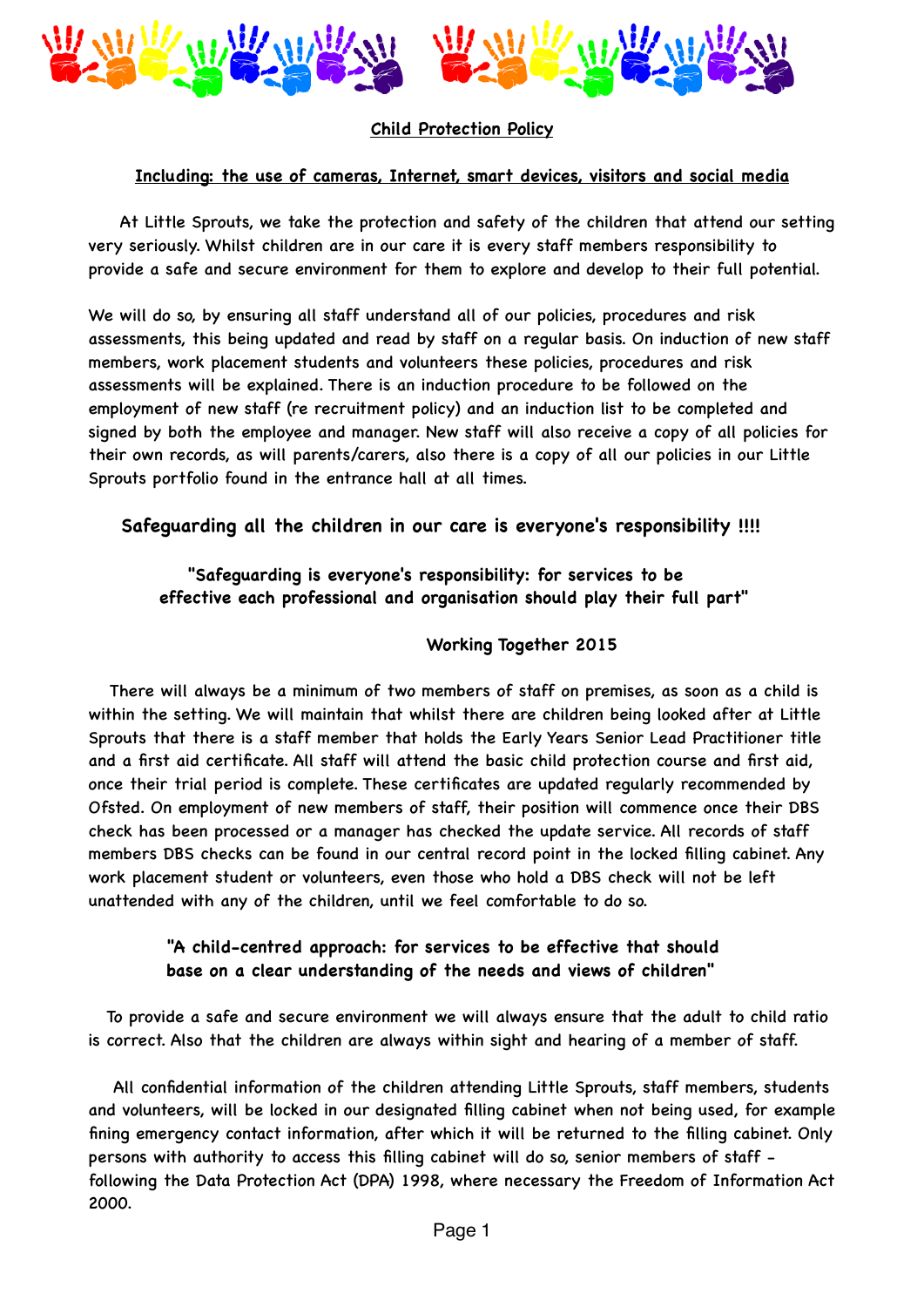On induction of new members of staff, volunteers and work placement students, it will be explained to them the importance of keeping all personal information shared within Little Sprouts about any of the children or adults is confidential, that it is not to be disclosed to anyone out of the setting.

 If for a medical reason a member of staff needs to be taking any ongoing or other medication, this must be done so away from the children and the medication secure and out of reach of the children.

 At Little Sprouts iPads designated to the setting will be used to take and upload photos on to tapestry to monitor the children's development and record their time and interaction of experiences with us. These photos will be be shared onto the child's own tapestry with access from their own parent/carers. Parent/carers can access their own child's tapestry via their own app or the internet, on a computer or smart device with their personal email and password. At times there may be other children in these photos, to which all parent/carers sign the photography policy, on induction to Little Sprouts to show they are happy for their child's photos to be shared on another child's tapestry, this permission will be collected before any photos will be shared, information share about these children will be basic, first names maybe mentioned in observations, no more. Parent/carers will only be able to access their own child's tapestry. Our managers and senior members of staff will be responsible for the use of these and trainee assistants will be supervised and trained by senior members of staff until their probation period is complete. The iPads have a passcode on them to ensure they are secure. Only managers and senior members of staff will be able to access Little Sprouts tapestry account. Individual children's tapestry can be updated away from setting by the child's key person, with the permission of the child's parent/carers on induction of the child settling in.

 Little Sprouts also has a Facebook page, which is an open page, as another method of sharing our activities and experiences with our parent/carers. All parent/carers will be asked for their permission and sign our Photography/Facebook policy before photos are shared. No children will be named or personal information shared on Facebook. Photos shared on our Facebook page will only show the children's backs, with no clear pictures of their faces. (See photograph and Facebook policy)

 Other reasons for Little Sprouts to take photos may be for internal displays, for our website, our portfolio, presents for our parent/carers at special occasions e.g. Christmas. These photos maybe taken on our iPads or designated camera, being printed on the camera doc or the settings printer. All photos will be deleted form all devices when no longer needed.

 All photos will be taken appropriately, e.g the child will be properly dressed. Also with a purpose in mind, for a display or to record the child's development etc.

 Little Sprouts is registered with the Information Commissioners Office, so that we can take and print photos of the children. This will be renewed and kept up to date every year.

 Other people who might see photos taken of the children looked after at Little Sprouts are:

\* Ofsted

- \* Local Authority Development Workers
- \* Another child's parent/Carer
- \* Local Child Protection Board if there is a child protection concern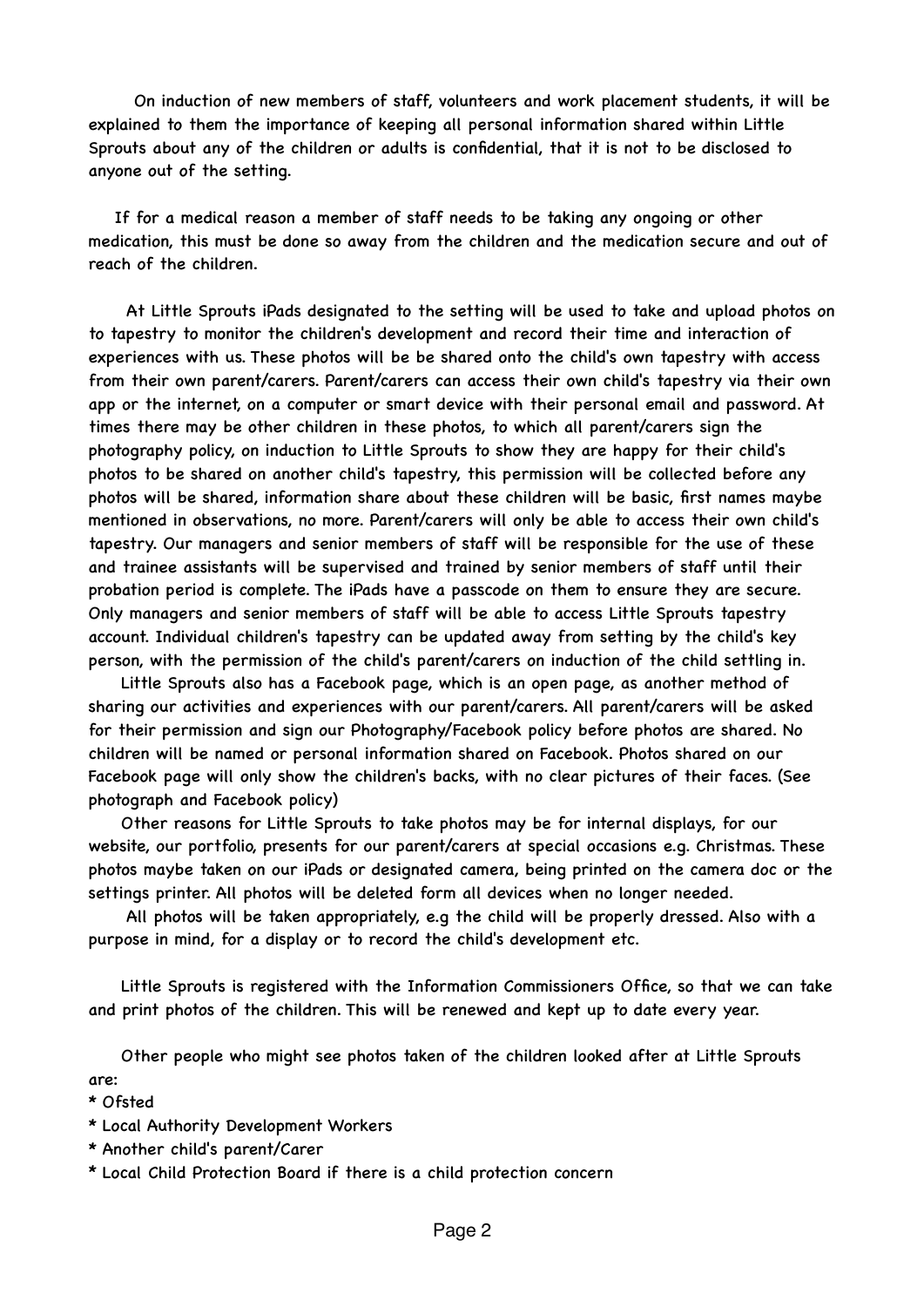All members of staff's personal mobile phones will be kept secure on their bags in the designated cupboard in the kitchen, out of reach from the children. Staff may access their mobile phones whilst they are in their break. If their is an emergency and a member of staff needs their mobile phone out during the day, this can be discussed with the manager on the day. It will be made clear that no photos are to be taken on their mobile phones.

 Any visitors that come into Little Sprouts will be reminded that they are not to take their mobile phones or other devices that may have a camera on out of their belongings. There will be a sign in the entrance hall reminding the visitors of this. If for example a tutor is here for a trainees observation for their course work and a device is being used that has a camera on, to record their work, we will ask that the camera lens is covered up.

 All parent/carers will be informed on their initial visits to Little Sprouts that they will not be able to have their mobile phones out whilst in the setting and that photos will not be permitted to be taken in the setting. On any social events made by us, e.g Christmas party we will remind parent/carers that photo can be taken, as a way of them being able to record the event for the child but no photos are to be shared on social media of other children.

 Little Sprouts is a very busy setting with many visitors, from family and friends to deliveries. We have a visitors book where members of the public or other professional etc visiting sign in. However, with the children's safety our first concern, no child would be left alone with a visitor.

 Collection of children - under no circumstance will an adult be able to take a child away from the setting without prior notice from the parent/carer with responsibility for the child. On initial visits, we will ask the parent/carers to fill in an information pack stating who has the authorisation to collect the child other than themselves. We use a password policy in cases of an emergency which the parent/carer can ring ahead and notify us of. (See collection of children policy)

 The use of social media, it is with our child protection policy that no member of staff is to be friends with any parent/carer unless there was a previous connection to them prior to the child attending Little Sprouts, e.g. Family member, friendship history.

 Regarding babysitting children away from the setting in an individual's own time, it is asked by the staff members on induction to a new position of employment to agree that they understand it is not permitted, they will be asked to sign a babysitting policy in agreement to this. (See babysitting policy)

 A daily health and safety check list will be completed of the setting before the arrival of the children in the mornings. This will ensure that the environment is safe for the children to explore and feel relaxed to play. Anything that we feel is unsafe will be addressed or removed straight away.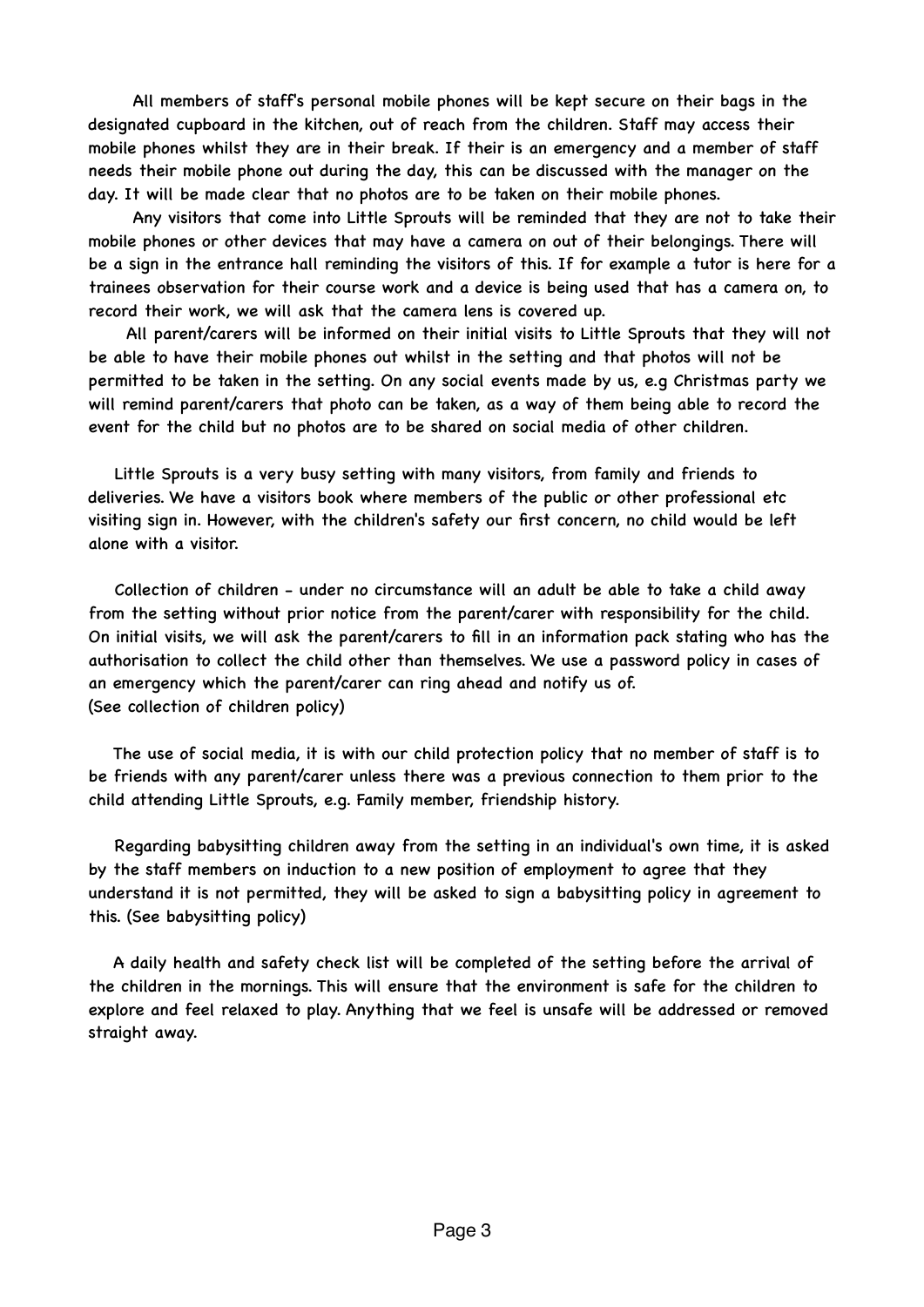As childcare provider, it is all members of staff at Little Sprouts responsibility to understand that abuse can be:

- \* Physical
- \* Sexual
- \* Emotional
- \* Neglect
- \* Or a mixture of all

(See attachment (1) definitions of harm)

 Any concerns you may have, of disclosures made by a child within the setting, information must be recorded in great detail, times etc. (See attachment (2) what to remember if you suspect or see signs of abuse) straight away. Report and concerns to the senior lead practitioner in charge. Information only needs to be shared with whom needs to know. Parent/ carers must be involved before a referral is made, unless you feel it is unsafe to do so.

Below are some of what you may notice to raise concern:

- \* ANY SIGNIFICANT CHANGES IN THE CHILD'S BEHAVIOUR
- \* UNEXPLAINED BRUISING OR MARKS
- \* ANY COMMENTS THAT MAKE YOU FEEL UNCOMFORTABLE MIGHT MAKE YOU STOP AND **THINK**
- \* DETERIORATION IN GENERAL WELLBEING OF THE CHILD
- \* IF A CHILD SHOWS CONCERNS THROUGH THE WAY THAT THE ARE PLAYING, AGGRESSIVE ROLE-PLAY ETC.

 If a child discloses that they or another child is being abused, you are to shown that your have listened to what that are saying, being clear and simple with what the say, showing that you are taking what they are saying seriously. Do not interrupt the child whilst they are recalling significant events and do not get them to repeat any of their account.

 Any concerns that you may have regarding a child within our setting and need further help with, are to contact : the - **CHILDREN'S ADVICE AND DUTY SERVICE (CADS) - TELEPHONE 0344 800 8021, this service line is open between 8am - 8pm, Monday to Friday.** (see attachment (3) information regarding CADS)

Out of working of the CADS service hours ring **NORFOLK'S MULTI - AGENCY SAFEGUARDING HUB** (MASH) - TELEPHONE 0344 800 8020 (see attachment (4) information regarding MASH)

 Members of staff at Little Sprouts must remember that it not our responsibility to decide if a child is being abused, just to, if your have any concerns, suspicions or doubts not delay in contacting MASH for help.

 If you need to make a referral, a NSCB1 form needs to be completed and returned to the Norfolk MASH team (see attachment (3) information regarding MASH). This form can be downloaded from [www.norfolkscb.org](http://www.norfolkscb.org)>nscb-forms or found in our child protection folder.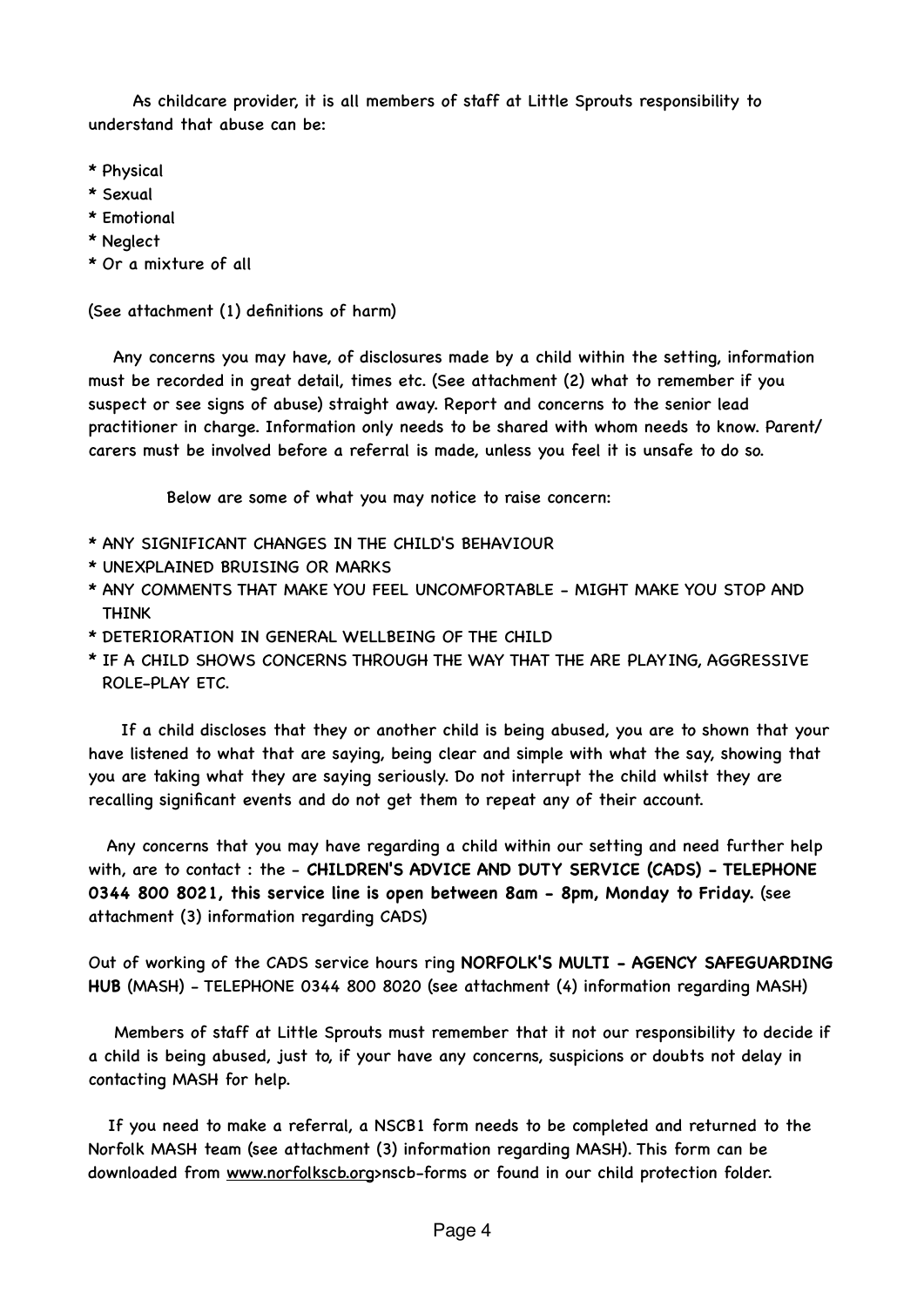The form is to be returned to MASH, using one of the below methods:

Email: [mash@norfolk.gcsx.gov.uk](mailto:mash@norfolk.gcsx.gov.uk)

Fax: 01603 762445

 Post: The MASH Team Manager, Floor 5, Vantage House, Fisher's Lane, Norwich, NR2 1ET

 Where in the case you feel there is immediate danger for the child, ring the emergency services - police 999.

 Remember it is everyone's responsibility to keep children safe, if you have shared your concerns with your senior lead practitioner and your concerns have been dismissed and you feel that there is still cause for concern and the child is as risk you can contact the CADS service line yourselves.

 If you have a concern about a member of staff abusing their position of trust with the children, you would notify the senior lead practitioner (SLP) of your concerns in the first instance.

 If the SLP is with agreement of the allegations, the adult will be asked to leave the setting and stay away from the children form immediate effect until further action can be taken. This will be done without prejudice to the adults it concerns.

 The next step is to notify **THE LOCAL AUTHORITY DESIGNATED OFFICER** (LADO). (See attachment (5) information on LADO)

There are two options next:

 1) If you are unsure that the concern meets LADO criteria a consultation for can be completed

 2) If you feel that the concern does meet with LADO criteria you can complete a referral form.

Both forms can be found on the website: [www.norfolkscb.org](http://www.norfolkscb.org) Either form can be completed and returned to **LADO@norfolk.gov.uk** LADO's contact number is: 01603 223473

 Every member of staff is shown on induction and always has access to our Whistle Blowing Policy at all times (see whistle blowing policy)

 It is part of our responsibility as a childcare providers to be aware of Section 26 of the Counter - Terrorism and Security Act 2015, Prevent Duty. From this act we will ensure that all staff members will complete the online training provided, and the certificate added to their personal files and induction pack. One member of staff will attend the days training provided by the local council. From the act, Little Sprouts takes into account 'due regard to the